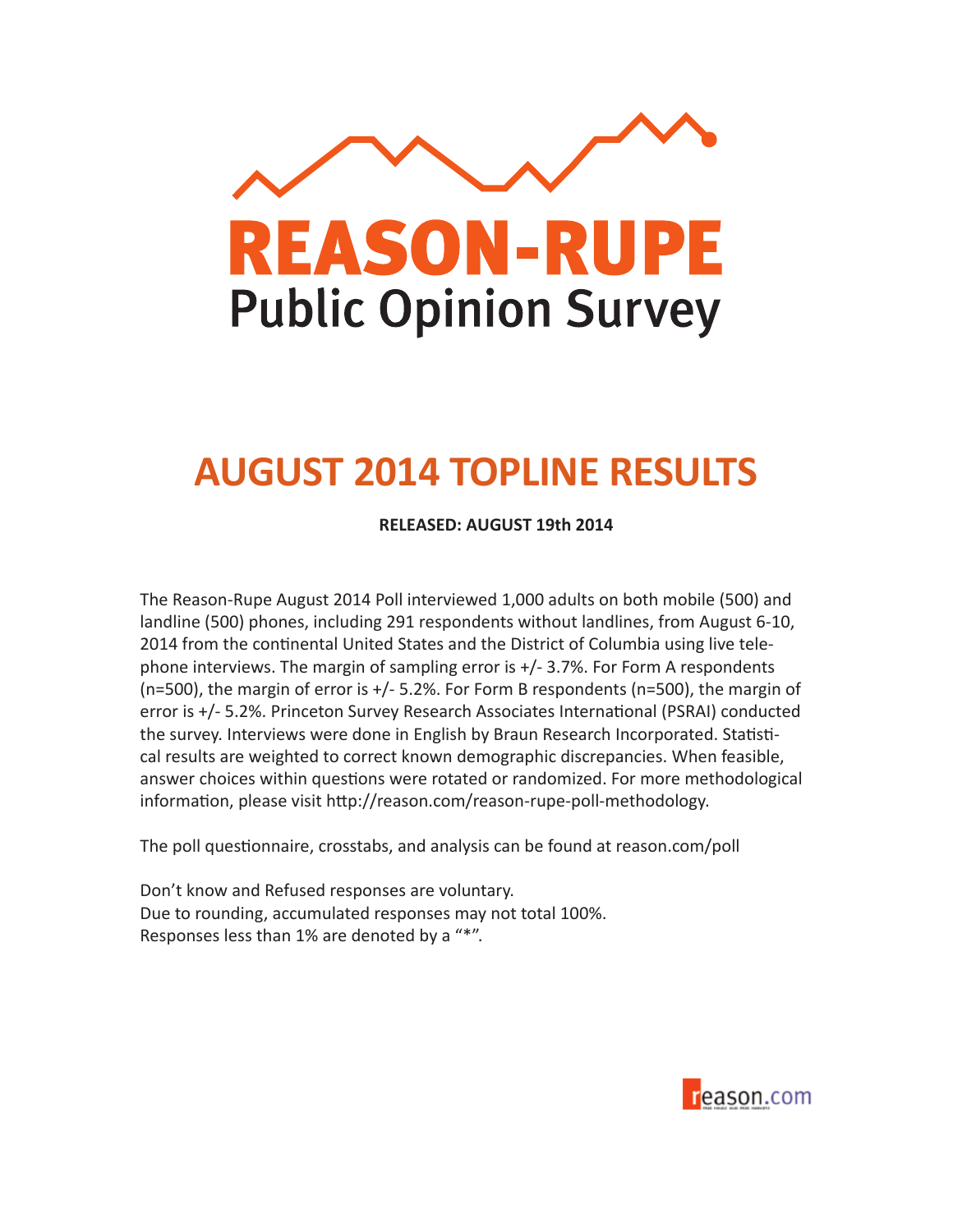- 1. Generally speaking, would you say things in this country are heading in the right direction or in the wrong direction?
	- Right direction............................................33%
	- Wrong direction..........................................60%
	- Neither (VOL.)...............................................3%
	- Don't Know/Refused ....................................4%
	- Total..........................................................100%
- 2. Do you approve or disapprove of the way Barack Obama is handling his job as president?
	- Approve......................................................43%
	- Disapprove..................................................52%
	- Don't Know/Refused ....................................4%
	- Total..........................................................100%
- 3. Do you approve or disapprove of the way Barack Obama is handling foreign policy?
	- Approve......................................................37%
	- Disapprove..................................................53%
	- Don't Know/Refused ..................................10%
	- Total..........................................................100%
- 4. Do you approve or disapprove of the job the U.S. Congress is doing?
	- Approve......................................................18%
	- Disapprove..................................................75%
	- Don't Know/Refused ....................................7%
	- Total..........................................................100%
- 5. When it comes to priorities, would you rather see Congress prioritize policies aimed at reducing income inequality OR policies aimed at promoting economic growth?)
	- Reduce income inequality ..........................20%
	- Promote economic growth.........................74%
	- Don't Know/Refused ....................................7%
	- Total..........................................................100%
- 6. Do you think Barack Obama has expanded the power of the presidency too much, not enough, or has he not expanded the power of the presidency?
	- Too Much....................................................42%
	- Not Enough.................................................21%
	- Hasn't Expanded Presidential Power..........30%
	- Don't Know/Refused ....................................7%
	- Total..........................................................100%

READ TO ALL: Thinking about the next congressional elections that will be coming up later this year…

- 7. Are you registered to vote in your precinct or election district or haven't you been able to register so far?
	- Yes, registered ............................................82%
	- No, not registered.......................................18%
	- Don't Know/Refused ....................................\*%
	- Total..........................................................100%
- 8. What are the chances that you will vote in the November midterm elections?
	- Absolutely certain to vote ..........................55%
	- Very likely to vote .......................................20%
	- Chances are 50/50......................................13%
	- Unlikely to vote...........................................11%
	- Don't Know/Refused ....................................1%
	- Total..........................................................100%
- 9. If the election for the US House of Representatives were being held today, would you vote for the Republican candidate OR the Democratic candidate in your district? (ASKED OF LIKELY VOTERS)
	- Republican Party's Candidate.....................41%
	- Democratic Party's Candidate ....................42%
	- Don't Know.................................................15%
	- Refused.........................................................2%
	- Total..........................................................100%



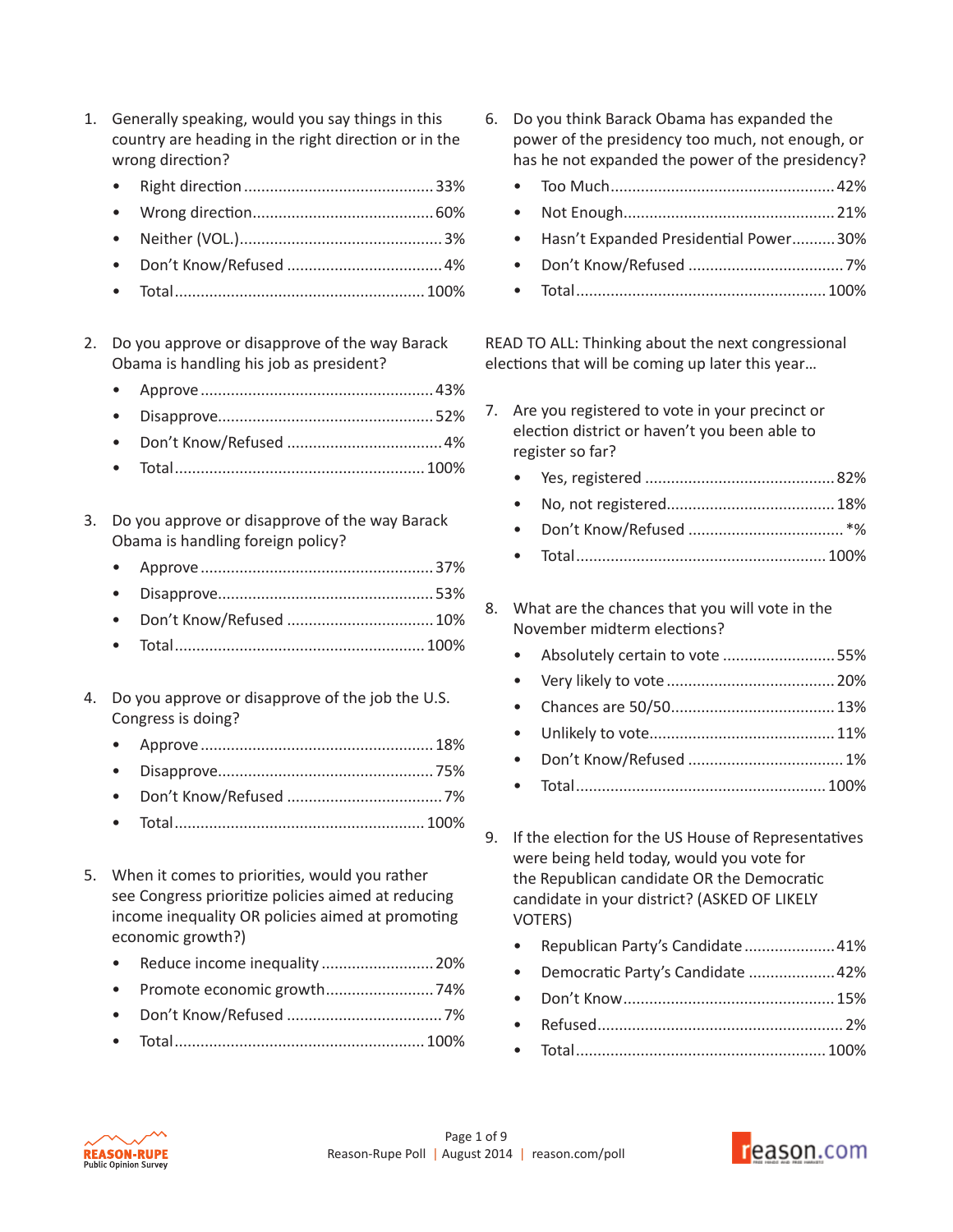- 10. Which of the following outcomes would you most want to see happen as a result of the Congressional elections being held later this year (2014)?... Republicans control Congress, Democrats control Congress, or neither Republicans nor Democrats control Congress? (ASKED OF LIKELY VOTERS)
	- Republicans control Congress.....................33%
	- Democrats control Congress ......................29%
	- Neither controls..........................................34%
	- Don't Know/Refused ....................................3%
	- Total..........................................................100%
- 11. Of the following issues, which one would you say is MOST important to your vote for Congress this year?
	- The economy..............................................33%
	- Immigration................................................13%
	- National security and foreign policy...........13%
	- Health care .................................................11%
	- Education....................................................18%
	- Same-sex marriage.......................................2%
	- Abortion .......................................................2%
	- The environment..........................................4%
	- Other (VOL.) .................................................1%
	- Not voting/Not registered (VOL.) .................1%
	- Don't Know/Refused ....................................1%
	- Total..........................................................100%

## 12. What economic issue is most important to your vote this year? (ASKED OF LIKELY VOTERS)

- Taxes.............................................................9%
- The budget deficit ......................................13%
- Government spending................................24%
- Jobs.............................................................23%
- The gap between rich and poor ................. 23%
- Regulations on business...............................6%
- Other (VOL.) .................................................1%
- Don't Know/Refused ..................................<1%
- Total..........................................................100%

READ TO ALL: Changing topics…

- 13. When it comes to negotiating a long-term peace agreement between the Israelis and the Palestinians, do you think the United States should..?
	- NET MORE INVOLVED.................................21%
	- NET LESS INVOLVED....................................53%
	- NET CURRENT INVOLVEMENT ....................21%
	- Be more involved than it has been.............21%
	- Be less involved ..........................................17%
	- Continue its current level of involvement ..21%
	- Stay out of it entirely ..................................36%
	- Don't Know/Refused ....................................4%
	- Total..........................................................100%
- 14. As you may know, some US citizens have contracted Ebola in Africa. How likely do you think an Ebola outbreak is in a US city? Would you say it is…?
	- NET LIKELY ..................................................40%
	- NET UNLIKELY .............................................56%
	- Very likely ...................................................11%
	- Somewhat likely .........................................29%
	- Not too likely ..............................................34%
	- Not at all likely............................................22%
	- Don't Know/Refused ....................................4%
	- Total..........................................................100%

READ TO ALL: Throughout its history, America has passed amendments to the U.S. Constitution. Recently there has been discussion of some new amendments.

- 15. Would you favor or oppose a constitutional amendment that would give states the power to repeal a federal law or regulation if half of the state legislatures representing half the national population vote to repeal the law?
	- Favor...........................................................50%
	- Oppose .......................................................42%
	- Don't Know/Refused ....................................8%
	- Total..........................................................100%



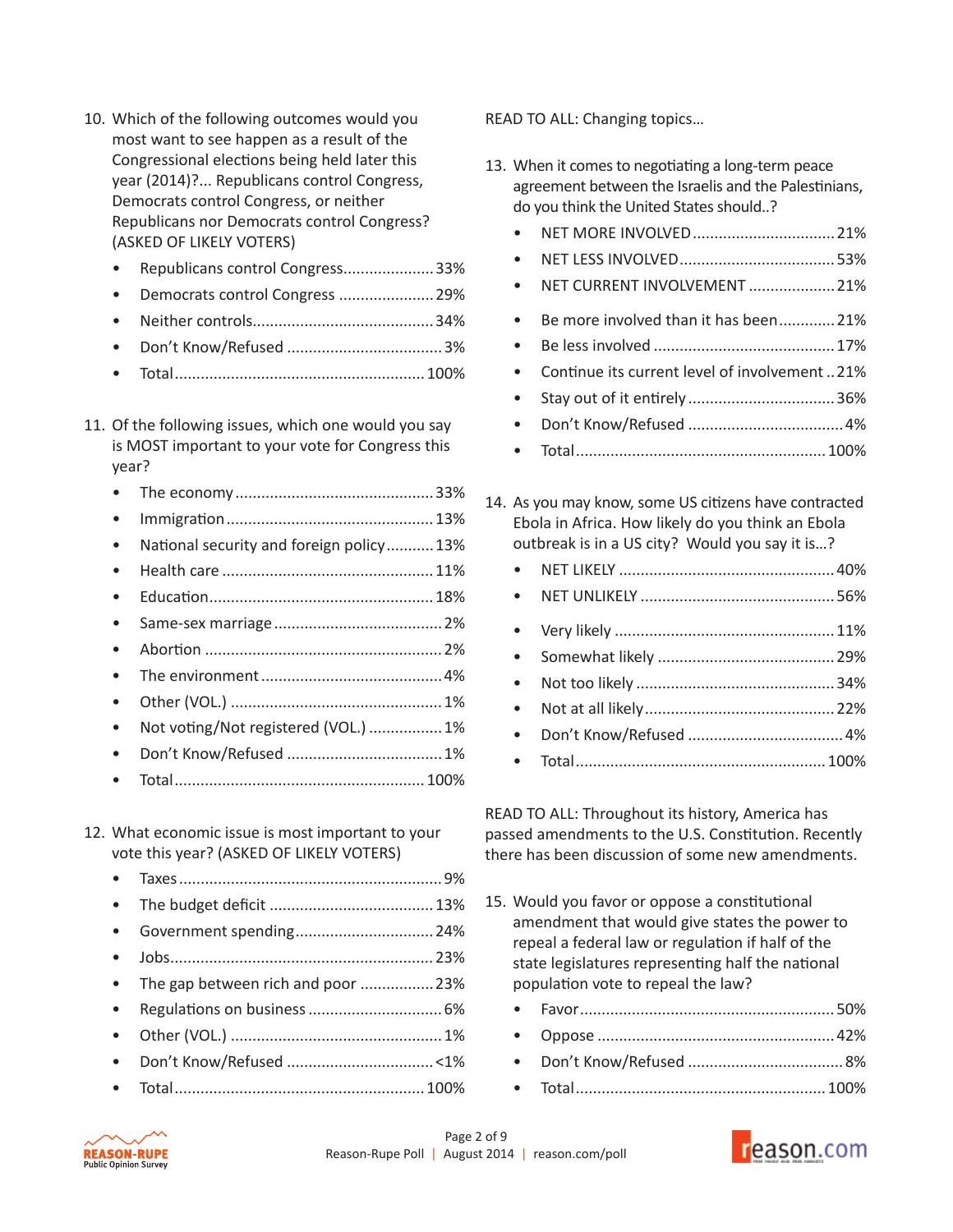- 16. Would you favor or oppose a constitutional amendment to allow the president to veto certain parts of a bill, including spending, without vetoing everything in the bill, also known as a line-item veto.
	- Favor...........................................................48%
	- Oppose .......................................................45%
	- Don't Know/Refused ....................................7%
	- Total..........................................................100%
- 17. Would you favor or oppose a constitutional amendment to require a balanced federal budget?
	- Favor...........................................................74%
	- Oppose .......................................................20%
	- Don't Know/Refused ....................................5%
	- Total..........................................................100%
- 18. Would you favor or oppose a constitutional amendment that allows Congress and state governments to regulate campaign contributions to and spending by candidates for office?
	- Favor...........................................................57%
	- Oppose .......................................................36%
	- Don't Know/Refused ....................................7%
	- Total..........................................................100%
- 19. (IF Q18=FAVOR) Suppose this amendment also allowed Congress and states to regulate activities by individuals and groups, such as blogging or publishing a book that support or oppose a political candidate. Would you still favor the amendment, or would you now oppose it?
	- Still favor.....................................................26%
	- Now oppose ...............................................70%
	- Don't Know/Refused ....................................4%
	- Total..........................................................100%
- 20. As you may know, Congress sometimes exempts itself and its members from some of the laws it passes. Would you favor or oppose a constitutional amendment that would require members of Congress be subject to ALL laws they pass?
	- Favor...........................................................84%
	- Oppose .......................................................13%
	- Don't Know/Refused ....................................2%
	- Total..........................................................100%
- 21. Do you think judges have interpreted the US Constitution in a way that gives the government more power than it should have, less power than it should have, or about the right amount of power?
	- More...........................................................47%
	- Less...............................................................9%
	- About the right amount..............................37%
	- Don't Know/Refused ....................................7%
	- Total..........................................................100%

READ TO ALL: Now I'm going to read a few words that people sometimes use to describe young Americans between 18 and 29 years old. Please tell me how well you think each word describes young people.

- 22. First, [Entitled]. Would you say this describes young people ages 18 to 29 very well, somewhat well, not too well, or not well at all?
	- NET WELL ...................................................65%
	- NET NOT WELL............................................30%
	- Very well.....................................................28%
	- Somewhat well...........................................37%
	- Not too well................................................17%
	- Not well at all .............................................13%
	- Don't Know/Refused ....................................5%
	- Total..........................................................100%
- 23. Next, [Tolerant]. Would you say this describes young people ages 18 to 29 very well, somewhat well, not too well, or not well at all?

• Total..........................................................100%



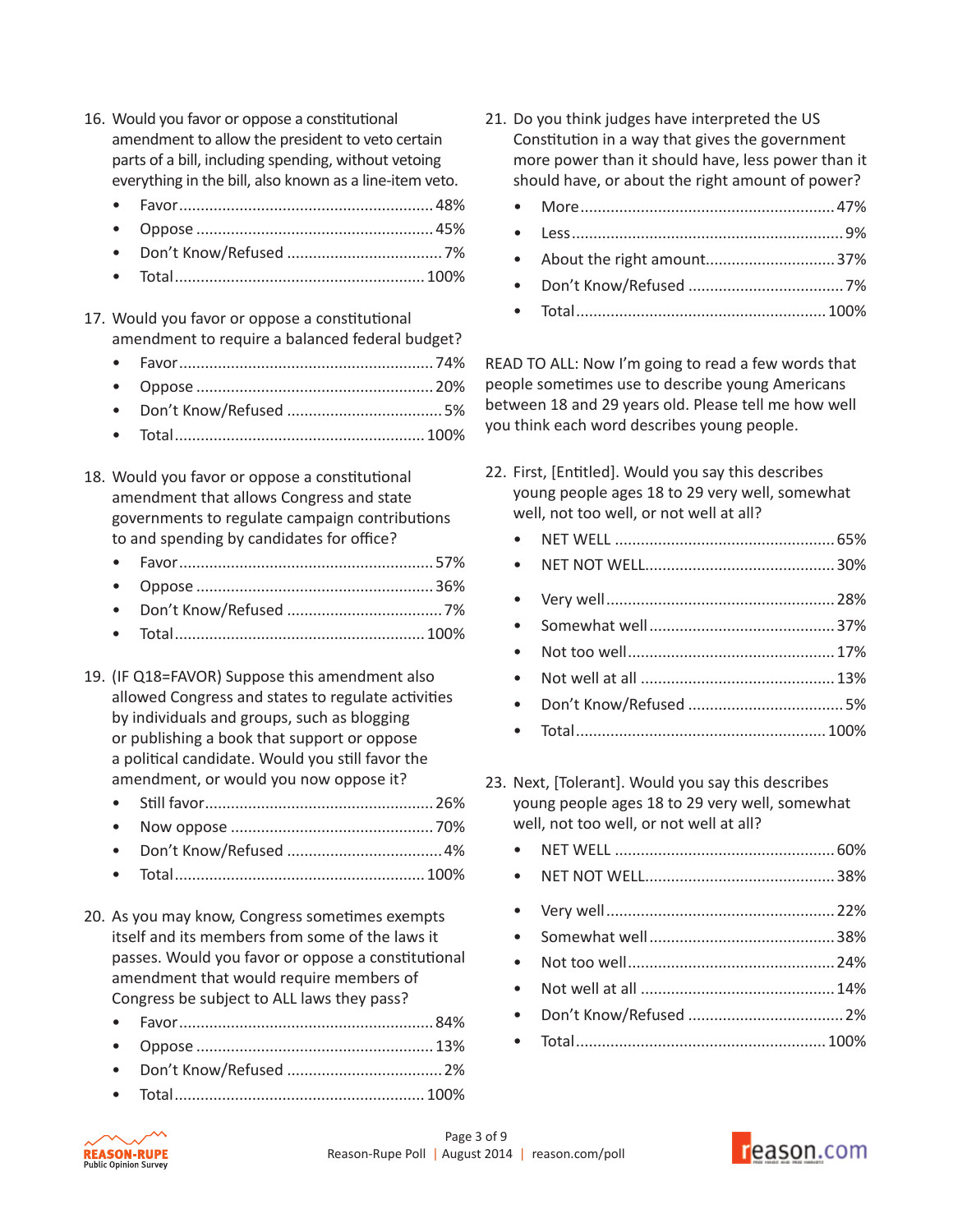- 24. Next, [Hard Working]. Would you say this describes young people ages 18 to 29 very well, somewhat well, not too well, or not well at all?
	- NET WELL ...................................................55%
	- NET NOT WELL............................................43%
	- Very well.....................................................16%
	- Somewhat well...........................................39%
	- Not too well................................................29%
	- Not well at all .............................................14%
	- Don't Know/Refused ....................................3%
	- Total..........................................................100%
- 25. Next, [Responsible]. Would you say this describes young people ages 18 to 29 very well, somewhat well, not too well, or not well at all?
	- NET WELL ...................................................55%
	- NET NOT WELL............................................42%
	- Very well.....................................................10%
	- Somewhat well...........................................45%
	- Not too well................................................28%
	- Not well at all .............................................14%
	- Don't Know/Refused ....................................2%
	- Total..........................................................100%
- 26. Next, [Selfish]. Would you say this describes young people ages 18 to 29 very well, somewhat well, not too well, or not well at all?
	- NET WELL ...................................................71%
	- NET NOT WELL............................................26%
	- Very well.....................................................35%
	- Somewhat well...........................................36%
	- Not too well................................................16%
	- Not well at all .............................................10%
	- Don't Know/Refused ....................................2%
	- Total..........................................................100%

READ TO ALL: On another topic…

- 27. Do you think the federal government needs to spend more money, less money or about the same about of money on transportation infrastructure?
- More...........................................................46% • Less.............................................................21% • About the same..........................................30% • Don't Know/Refused ....................................2% • Total..........................................................100% 28. Do you think the government spends existing transportation money efficiently or inefficiently? • Efficiently....................................................21% • Inefficiently.................................................73% • Don't Know/Refused ....................................5% • Total..........................................................100% 29. If you had to choose one, which of the following should be the top priority for transportation spending…? • Repairing existing and building new Highways and streets..................................................55% • Repairing existing and building new Mass transit systems, including trains, subways and buses....38% • Repairing existing and building new Bicycle lanes and trails .............................................5% • Don't Know/Refused ....................................1% • Total..........................................................100% 30. The federal gas tax is 18.4 cents per gallon. Do you favor or oppose raising the federal gas tax? • Favor...........................................................13% • Oppose .......................................................85% • Don't Know/Refused ....................................2% • Total..........................................................100%
- 31. Would you favor or oppose a plan to eliminate the gas tax and instead charge drivers a fee based on the number of miles they drive?
	- Favor...........................................................23% • Oppose .......................................................72% • Don't Know/Refused ....................................4% • Total..........................................................100%



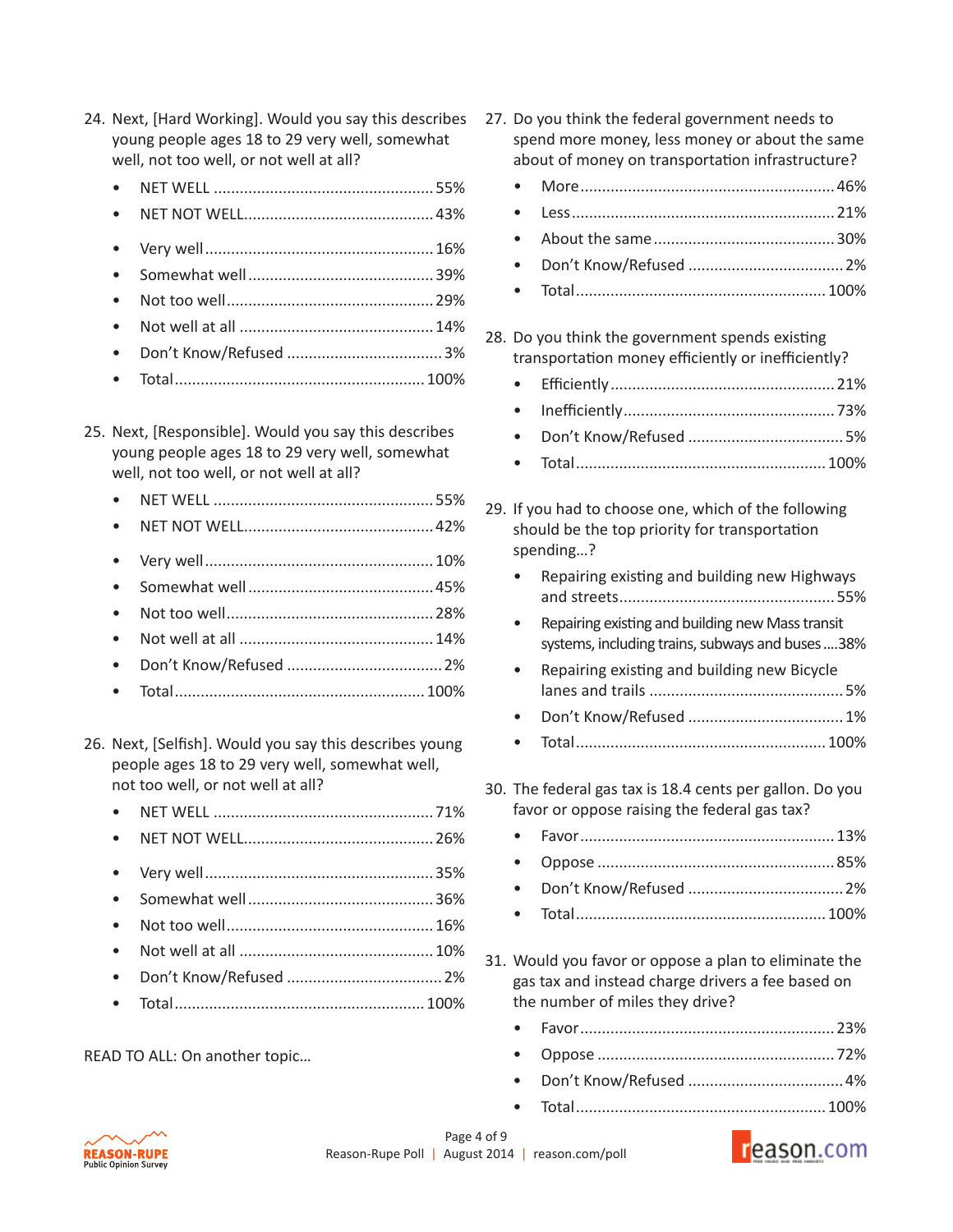| 32. To pay for repairing and expanding existing<br>Interstate highways, would you rather raise the gas<br>tax or pay tolls when you drive on them?                                                       |  |
|----------------------------------------------------------------------------------------------------------------------------------------------------------------------------------------------------------|--|
|                                                                                                                                                                                                          |  |
|                                                                                                                                                                                                          |  |
|                                                                                                                                                                                                          |  |
|                                                                                                                                                                                                          |  |
|                                                                                                                                                                                                          |  |
|                                                                                                                                                                                                          |  |
| 33. Which of the following best describes your current<br>employment status?                                                                                                                             |  |
|                                                                                                                                                                                                          |  |
|                                                                                                                                                                                                          |  |
| Small business owner or self-employed9%                                                                                                                                                                  |  |
| Taking care of home and family 6%                                                                                                                                                                        |  |
|                                                                                                                                                                                                          |  |
|                                                                                                                                                                                                          |  |
|                                                                                                                                                                                                          |  |
|                                                                                                                                                                                                          |  |
|                                                                                                                                                                                                          |  |
|                                                                                                                                                                                                          |  |
|                                                                                                                                                                                                          |  |
| 34. Most days how do you get to work? (ASKED OF<br>EMPLOYED)                                                                                                                                             |  |
|                                                                                                                                                                                                          |  |
|                                                                                                                                                                                                          |  |
|                                                                                                                                                                                                          |  |
| Public transportation such as bus, rail, or subway  8%                                                                                                                                                   |  |
| Work from home most days  6%                                                                                                                                                                             |  |
|                                                                                                                                                                                                          |  |
|                                                                                                                                                                                                          |  |
|                                                                                                                                                                                                          |  |
| 35. Congress and the Transportation Security<br>Administration recently increased the airport<br>security fees that air travelers pay. Do you think<br>giving the TSA more funding will make air travel? |  |
|                                                                                                                                                                                                          |  |
|                                                                                                                                                                                                          |  |
|                                                                                                                                                                                                          |  |
|                                                                                                                                                                                                          |  |

36. If a passenger tries to board an airplane with a gun, knife or bomb, how confident are you the TSA will find it. Are you…?

| $\bullet$ |  |
|-----------|--|
| $\bullet$ |  |
| $\bullet$ |  |
| $\bullet$ |  |
| $\bullet$ |  |
| $\bullet$ |  |
| $\bullet$ |  |
|           |  |

- 37. Some airports are now using private security companies to hire, train and run airport security under federal supervision. When it comes to protecting passengers cost-effectively do you think private airport security companies will be…?
	- More cost effective than the TSA ...............31%
	- Less cost effective than the TSA ................. 18%
	- About the same as the TSA ........................46%
	- Don't Know/Refused ....................................4%
	- Total..........................................................100%
- 38. How worried are you that terrorists might shoot down a passenger plane within the United States? Are you…?
	- Very worried...............................................15% • Somewhat worried.....................................32%
	-
	- Not too worried..........................................32% • Not at all worried .......................................20% • Don't Know/Refused ....................................\*%
	- Total..........................................................100%
- 39. Would you be willing to pay higher airline ticket prices to equip commercial airplanes with antimissile technology?
	- Yes ..............................................................42%
	- No ..............................................................54% • Don't Know/Refused ....................................5%
	-
	- Total..........................................................100%



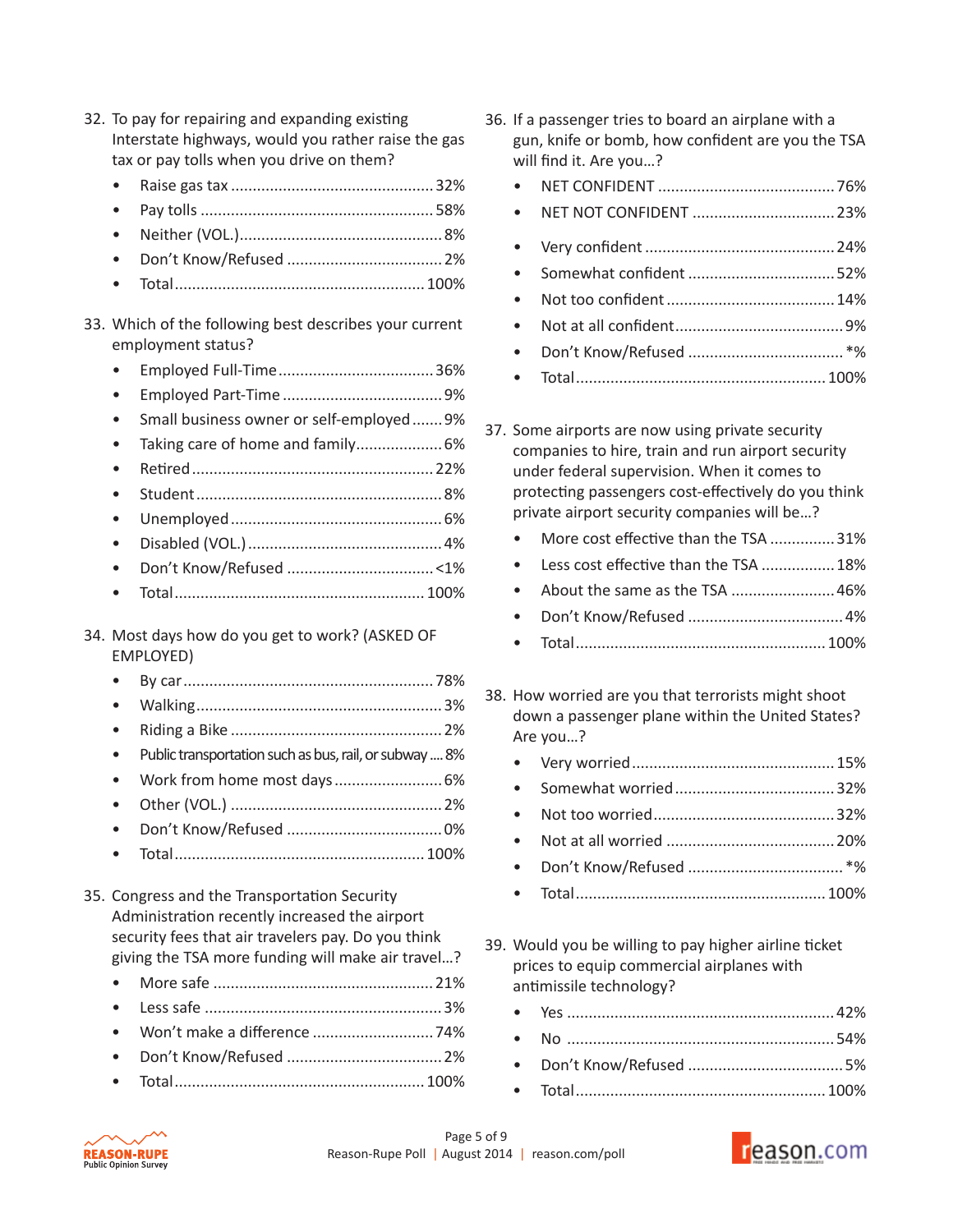READ TO ALL: Now, onto another subject…

- 40. In your opinion, should parents be allowed to let their [6 year old children] play at public parks unsupervised? Or should the law require they be supervised at public parks?
	- Unsupervised..............................................14%
	- Require supervision....................................83%
	- Don't Know/Refused ....................................3%
	- Total..........................................................100%
- 41. In your opinion, should parents be allowed to let their [9 year old children] play at public parks unsupervised? Or should the law require they be supervised at public parks? (ASKED OF THOSE WHO THINK 6 YEAR OLDS REQUIRE SUPERVISION)
	- Unsupervised..............................................17%
	- Require supervision....................................82%
	- Don't Know/Refused ....................................1%
	- Total..........................................................100%

42. In your opinion, should parents be allowed to let their [12 year old children] play at public parks unsupervised? Or should the law require they be supervised at public parks? (ASKED OF THOSE WHO THINK 9 YEAR OLDS REQUIRE SUPERVISION)

- Unsupervised..............................................36%
- Require supervision....................................63%
- Don't Know/Refused ....................................1%
- Total..........................................................100%
- 43. Compared to when you were growing up, do kids today face more threats to their physical safety, fewer threats to their physical safety, or is it about the same?
	- More Threats..............................................62%
	- Fewer Threats...............................................7%
	- About the same..........................................30%
	- Don't Know/Refused ..................................<1%
	- Total..........................................................100%
- 44. Thinking about how the news media and political leaders talk about the threats to safety that children face in their day-to-day lives…Do you think threats to children's safety are usually over-estimated, usually under-estimated, or usually accurate?
	- Usually Overestimated ...............................27% • Usually Underestimated.............................29% • Usually Accurate.........................................41%
	- Don't Know/Refused ....................................3%
	- Total..........................................................100%

Now, please tell me at what age should children be allowed to…

- 45. Stay home alone? (ASKED OF FORM A)
	- MEAN ............................................................13 • MEDIAN.........................................................13 • Never.......................................................... <1% • Don't Know/Refused ....................................1% • Total..........................................................100%
- 46. Babysit younger children? (ASKED OF FORM A)
	- MEAN ............................................................14 • MEDIAN.........................................................14 • Never............................................................ \*% • Don't Know/Refused ....................................1% • Total..........................................................100%
- 47. Walk to and from school without an adult? (ASKED OF FORM A)
	- MEAN ............................................................12 • MEDIAN.........................................................12 • Never............................................................1% • Don't Know/Refused ....................................4%
	- Total..........................................................100%
- 48. Wait in the car alone for 5 minutes on a cool day? (ASKED OF FORM A)



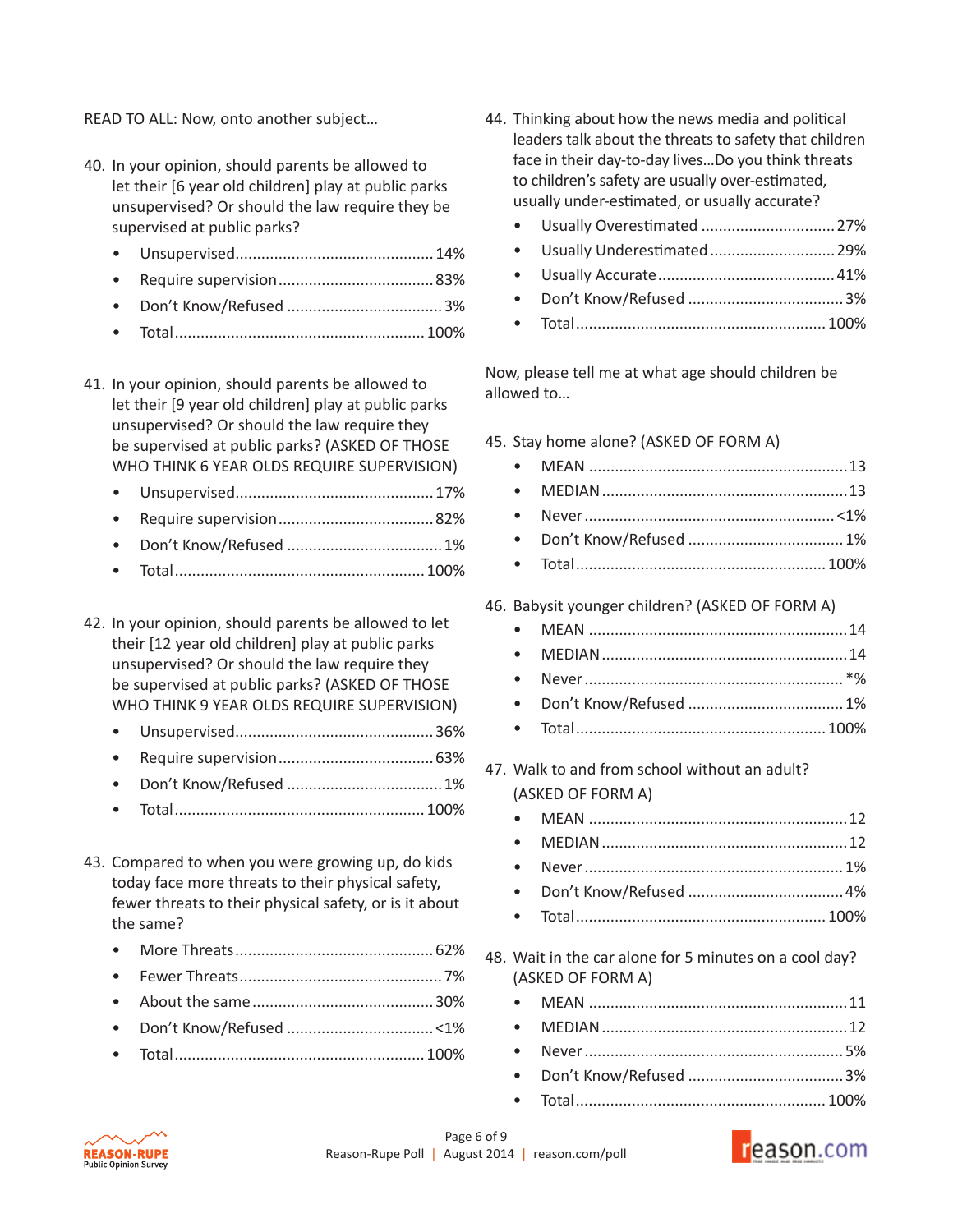(CONT.) …At what age should children be allowed to…

49. Cook? (ASKED OF FORM B)

• Total..........................................................100%

50. Mow the lawn? (ASKED OF FORM B)

• Total..........................................................100%

51. Have a part-time job? (ASKED OF FORM B)

# 52. Play in front of the house unsupervised? (ASKED OF FORM B)

| $T_{\rm eff}$ and $T_{\rm eff}$ and $T_{\rm eff}$ and $T_{\rm eff}$ and $T_{\rm eff}$ and $T_{\rm eff}$ and $T_{\rm eff}$ and $T_{\rm eff}$ and $T_{\rm eff}$ and $T_{\rm eff}$ and $T_{\rm eff}$ and $T_{\rm eff}$ and $T_{\rm eff}$ and $T_{\rm eff}$ and $T_{\rm eff}$ and $T_{\rm eff}$ and $T_{\rm eff}$ and |  |
|-------------------------------------------------------------------------------------------------------------------------------------------------------------------------------------------------------------------------------------------------------------------------------------------------------------------|--|

• Total..........................................................100%

| 53. Do you think all kids who play sports should    |
|-----------------------------------------------------|
| receive a trophy for their participation, or should |
| only the winning players be awarded trophies?       |

- All kids get trophy.......................................40%
- Only winning players..................................57%
- Don't Know/Refused ....................................3%
- Total..........................................................100%

Would you say you have a very favorable, mostly favorable, mostly unfavorable, or very unfavorable opinion of the following words and phrases…

| 55. Socialism                  |  |
|--------------------------------|--|
|                                |  |
|                                |  |
|                                |  |
|                                |  |
|                                |  |
|                                |  |
|                                |  |
|                                |  |
|                                |  |
| 56. Capitalism                 |  |
|                                |  |
|                                |  |
|                                |  |
|                                |  |
|                                |  |
| $\bullet$                      |  |
|                                |  |
|                                |  |
| 57. Free Market System         |  |
|                                |  |
|                                |  |
|                                |  |
|                                |  |
|                                |  |
|                                |  |
|                                |  |
|                                |  |
|                                |  |
| 58. Government-managed economy |  |
|                                |  |
|                                |  |
|                                |  |
|                                |  |
|                                |  |
|                                |  |
|                                |  |
|                                |  |



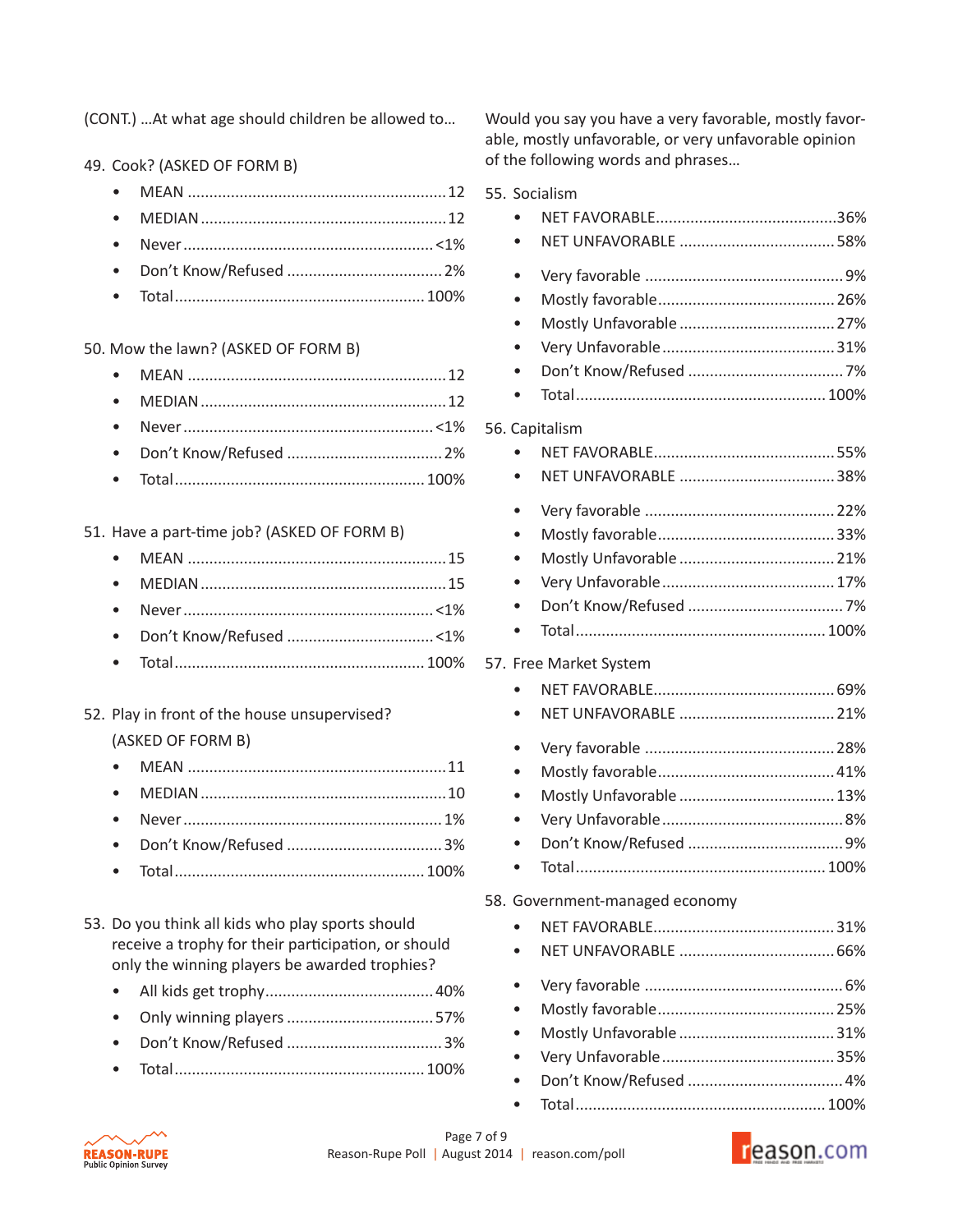- 59. In just a few words, how would you define socialism?
	- Government Control...................................20%
	- Equality/Sharing ...........................................8%
	- Govt Taking Care of/Helping People.............7%
	- Redistribution/Makers v Takers/Handouts...7%
	- Working Together/For the People ................3%
	- Being Social/Getting Along...........................3%
	- Communism/Similar to ................................2%
	- Associated w/ Leaders/Dictator ...................2%
	- To Each According to Needs/Capacity ..........1%
	- Govt Control of Health Care .........................1%
	- Favor it/It Works...........................................2%
	- Against It/Doesn't Work ...............................9%
	- Other............................................................5%
	- Don't Know What Socialism Is....................25%
	- Refused.........................................................2%
	- Total..........................................................100%

READ TO ALL: Next…as I read the following pairs of statements, please tell me which comes closer to your own opinion.

- 60. Please tell me which comes closer to your own opinion…
	- "We need a strong government to handle today's complex economic problems" .......40%
	- "People would be better able to handle today's problems within a free market with less government involvement." ..............................56%
	- Don't Know/Refused ....................................4%
	- Total..........................................................100%
- 61. Some people think the government (should promote traditional values in our society.) Others think the government (should not favor any particular set of values.) Which comes closer to your own view?
	- Government should promote traditional values .........................................................47%
	- Government should not favor any particular set of values................................................49%
	- Don't Know/Refused ....................................4%
	- Total..........................................................100%
- 62. If you had to choose, would you rather have a smaller government providing fewer services, or a bigger government providing more services?
	- Smaller government providing fewer services 54%
	- Larger government providing more services ... 42%
	- Don't Know/Refused ....................................5%
	- Total..........................................................100%

#### 63. GENDER

#### 64. AGE

| $\bullet$ |  |
|-----------|--|

## 65. In politics today, do you consider yourself a:

| • Independent (Includes Leaners) 35% |  |
|--------------------------------------|--|
|                                      |  |
|                                      |  |
| • Total $\sim$ 100%                  |  |

- 66. Party Identification (DERIVED, Independent Leaners Sorted)
	- Democrat....................................................33%
	- Independent-Lean Democrat .....................15%
	- Independent (Excludes Leaners)................11%
	- Independent-Lean Republican....................14%
	- Republican .................................................23%
	- Don't Know/Refused ....................................4%
	- Total..........................................................100%